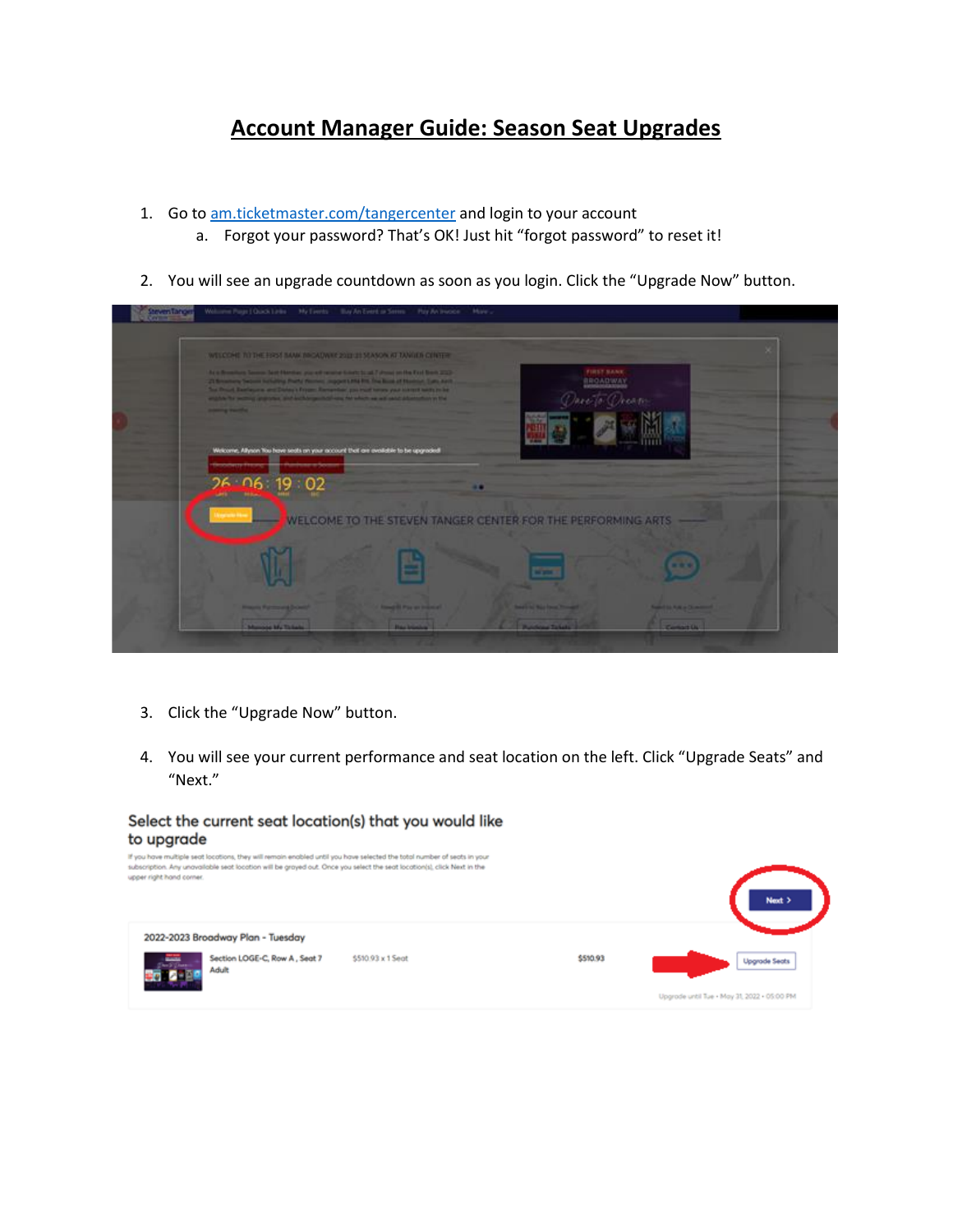- 5. Choose which performance you want to move into
	- a. If you want to stay in the same performance, simply click your current performance.
	- b. Click "select plan" on the appropriate performance day/time and then hit "next."

| Choose a plan that you would like to upgrade to<br>The available plants) that you can upgrade to are listed below. If available, there may be more information on each plan<br>which can be accessed by clicking the More Info option on the bottom right-hand corner of each card. Once you select<br>the plan, click Next<br>< Back | Next >             |
|---------------------------------------------------------------------------------------------------------------------------------------------------------------------------------------------------------------------------------------------------------------------------------------------------------------------------------------|--------------------|
| 2022-2023 Broadway Plan - Tuesday<br>7 Events Included                                                                                                                                                                                                                                                                                | Select Plan        |
|                                                                                                                                                                                                                                                                                                                                       | More Info V        |
| 2022-2023 Broadway Plan - Wednesday<br>7 Events Included                                                                                                                                                                                                                                                                              | Select Plan        |
|                                                                                                                                                                                                                                                                                                                                       | More Info V        |
| 2022-2023 Broadway Plan - Thursday<br>7 Events Included                                                                                                                                                                                                                                                                               | Select Plan        |
|                                                                                                                                                                                                                                                                                                                                       | More Info V        |
| 2022-2023 Broadway Plan - Friday<br>7 Events Included                                                                                                                                                                                                                                                                                 | <b>Select Plan</b> |
|                                                                                                                                                                                                                                                                                                                                       | More Info v        |

- 6. Click a section and it will zoom in for you.
	- a. When you select your new seat(s), you can hover over your shopping cart in the top right hand corner and click continue.

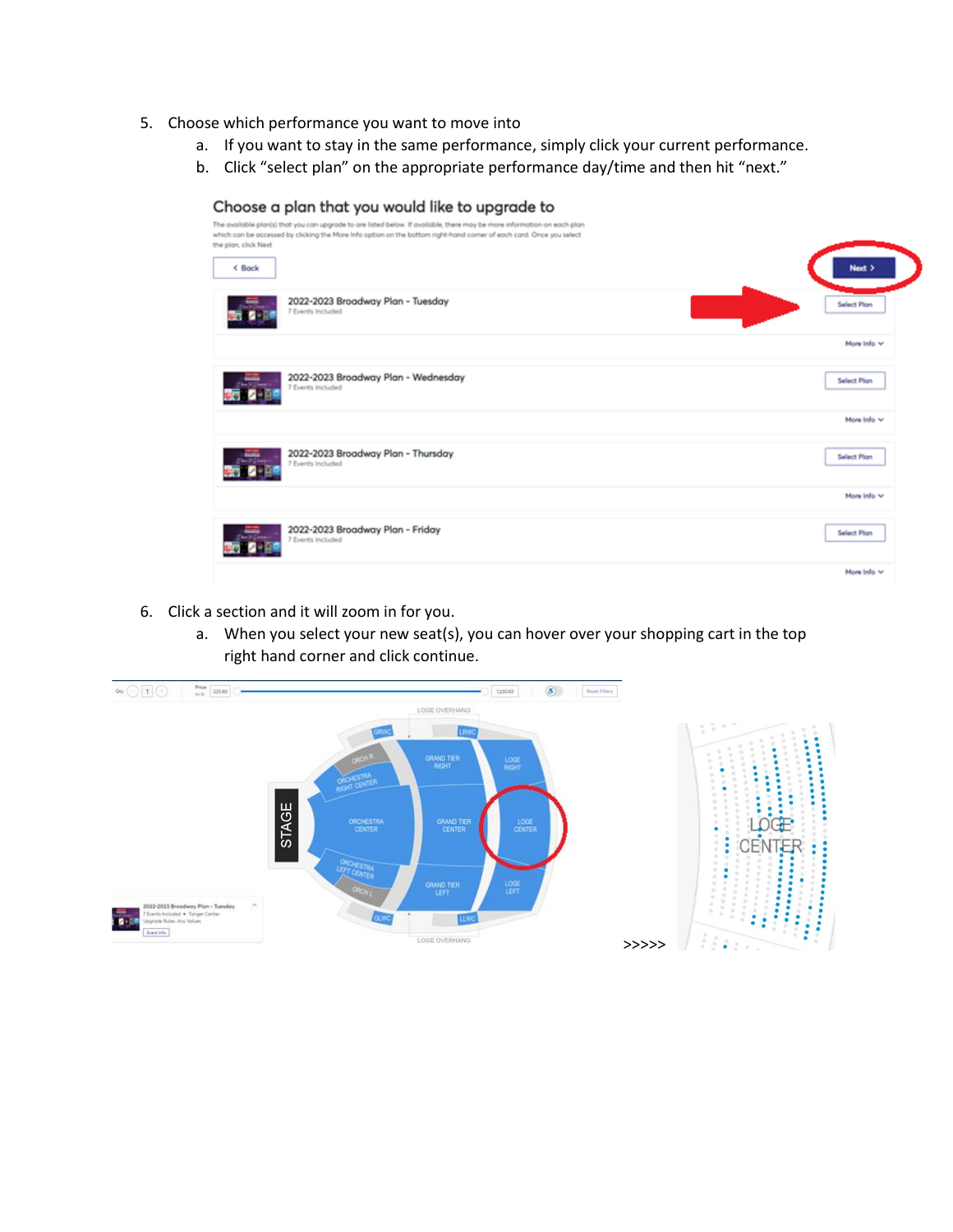7. If everything looks correct, click checkout.

## **Shopping Cart** Review the items added in your shopping cart below and proceed to checkout in order to confirm them  $2.68$ New Seats (1) Summary 2022-2023 Broadway Pian -<br>Tuesday  $$510.93 \times 15$ eat \$510.93 Cost Difference  $50.00 \vee$ 1 Section LOGE-C, Row A, Seat 12 Cost of Seats \$510.93 -\$510.93 Previously Applied Payments  $\sim$ **Total Amount Due** \$0.00 Current Seats (1)  $t$  tat 2022-2023 Broadway Plan -\$510.93 x 1 Sept \$510.93 Tuesday 6-25 o Section LOGE-C, Row A, Seat 7

- a. If your seats are in the same priced area, it will show \$0.00 due.
- b. If your seats are in a higher priced area, it will prompt you to pay the difference.
- c. If your seats are in a cheaper price level, it will show you an account credit that Tanger Center will refund within 2 weeks of your exchange date.
- d. See examples below:

| New Seats (1)<br>2022-2023 Broadway Plan -<br><b>Saturday Evening</b> | \$1,230.83 x 1 Seat | $Z$ Edit<br>\$1,230.83 | <b>Summary</b>                                                             |            |
|-----------------------------------------------------------------------|---------------------|------------------------|----------------------------------------------------------------------------|------------|
|                                                                       |                     |                        |                                                                            |            |
|                                                                       |                     |                        | <b>Cost Difference</b>                                                     | \$719.90 V |
| Section OC, Row E, Seat 18                                            |                     |                        | <b>Cost of Seats</b>                                                       | \$1,230.83 |
| $\curvearrowright$                                                    |                     |                        | <b>Previously Applied Payments</b>                                         | $-5510.93$ |
| <b>Current Seats (1)</b>                                              |                     | $Z$ Edit               | <b>Total Amount Due</b>                                                    | \$719.90   |
| 22BWAYA<br><b>Bising</b><br>Dere To Dear                              | \$510.93 x 1 Seat   | \$510.93               | Note: This total does not include the \$3 per seat upgrade service charge. |            |
| Section LOGE-C, Row A, Seat 7                                         |                     |                        | <b>Checkout</b>                                                            |            |
|                                                                       |                     |                        |                                                                            |            |

| <b>Shopping Cart</b>             | Review the items added in your shopping cart below and proceed to checkout in order to confirm them. |                    |          |                                                                            |                   |
|----------------------------------|------------------------------------------------------------------------------------------------------|--------------------|----------|----------------------------------------------------------------------------|-------------------|
| New Seats (1)                    |                                                                                                      |                    | $2$ Edit | <b>Summary</b>                                                             |                   |
|                                  | 2022-2023 Broadway Plan -<br>Thursday                                                                | \$233.80 x 1.Seat  | \$233,80 | <b>Cost Difference</b>                                                     | $-5277.13$ $\vee$ |
|                                  | Section LOGE-C. Row K. Seat 7                                                                        |                    |          | <b>Cost of Seats</b>                                                       | \$233.80          |
|                                  |                                                                                                      | $\curvearrowright$ |          | <b>Previously Applied Payments</b>                                         | $-5510.93$        |
| <b>Current Seats (1)</b>         |                                                                                                      |                    | $Z$ Edit | <b>Total Amount Due</b>                                                    | \$0,00            |
| <b>BEACHER</b><br>Queen to Queen | 22BWAYA                                                                                              | \$510.93 x 1 Sect  | \$510.93 | Note: This total does not include the \$3 per seat upgrade service charge. |                   |
|                                  | Section LOGE-C. Row A . Seat 7                                                                       |                    |          | <b>Checkout</b>                                                            |                   |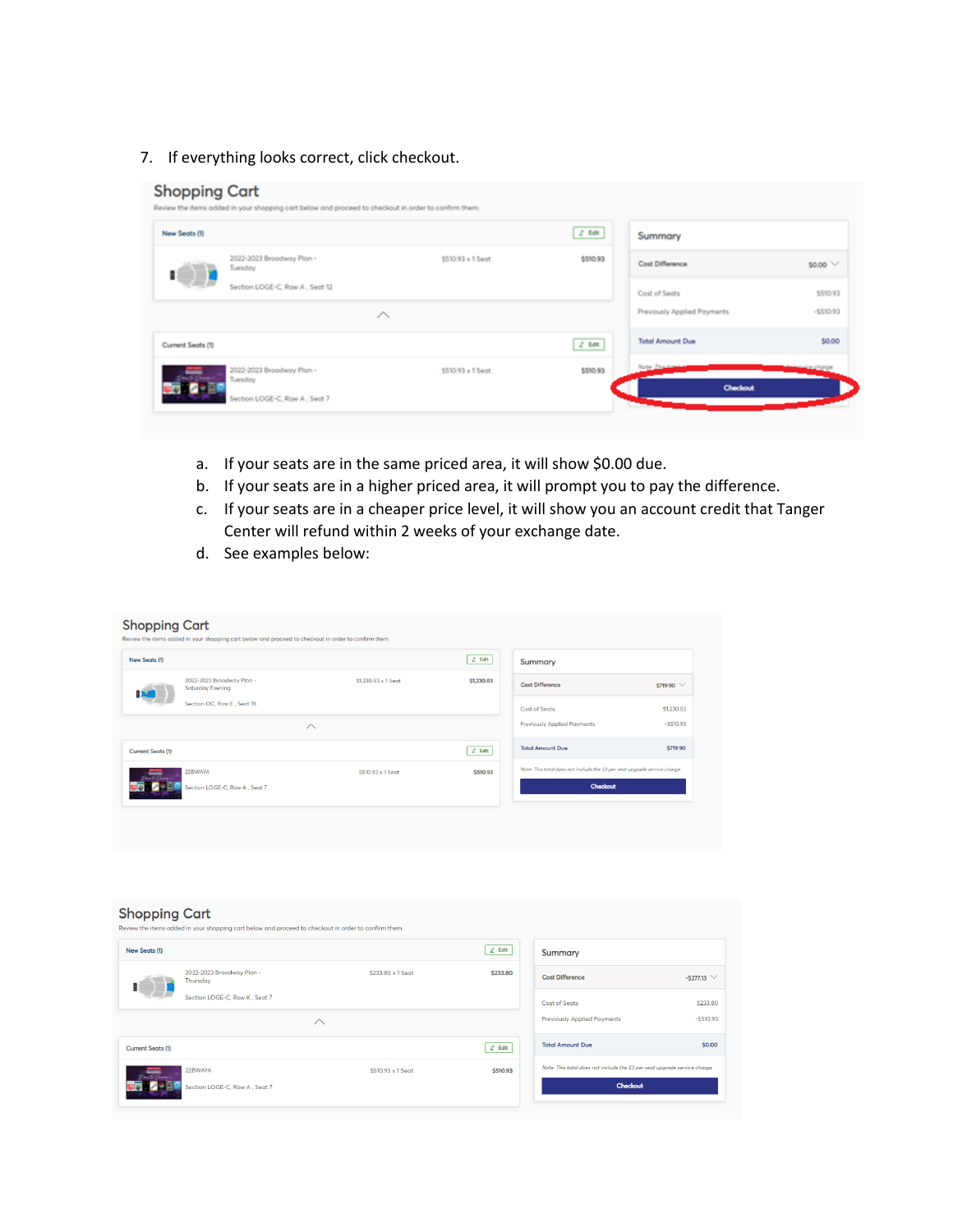8. If you are on a payment plan and move to a higher price seat, you should see the payments have already applied and you will be paying the difference. When you click 'checkout' you should have the option to pay in full or add to your payment plan.

| New Seats (1)     |                                      |                     | 2.5        | Summary                     |                     |
|-------------------|--------------------------------------|---------------------|------------|-----------------------------|---------------------|
|                   | 2022-2023 Broadway Plan -<br>Tuesday | \$1,230.83 x 1 Sept | \$1,230.83 | Cost Difference             | \$719.90 V          |
|                   | Section OC, Row E, Sect 18           |                     |            | Cost of Sects               | \$1,230.83          |
|                   | ∧                                    |                     |            | Previously Applied Poyments | $-5127.73$          |
| Current Seats (1) |                                      |                     | 2.68       | <b>Total Amount Due</b>     | \$1,103.10          |
|                   | 2022-2023 Broadway Plan -            | \$510.93 x 1 Seot   | \$510.93   | Note: This top              | <u>wice c</u> harge |

9. Once you click 'checkout,' you will come to the payment screen.

| Delivery & Shipping $\oslash$                  | <b>Order Summary</b><br>$$719.90 \sim$                  |  |
|------------------------------------------------|---------------------------------------------------------|--|
| 2022-2023 Broadway Plan - Tuesday: Mobile Only | <b>Laccept the Terms and Conditions</b><br>$\checkmark$ |  |
| Tickets will be available mobile only.         | Pay Today - \$719.90                                    |  |
| <b>Payments</b>                                |                                                         |  |
|                                                | <b>Cart items</b>                                       |  |
| <b>Payment Options</b>                         | 1 Items Summary<br>\$719.90                             |  |
| ● Pay In Full                                  | 宜<br>2022-2023 Broadway Plan - Tuesday                  |  |
| 6 Month Payment Plan                           | Section OC. Row E. Seat 18<br>\$719.90                  |  |
| 3 Month Payment Plan                           | <b>Total Value</b><br>\$719.90                          |  |
| 8 Month                                        |                                                         |  |